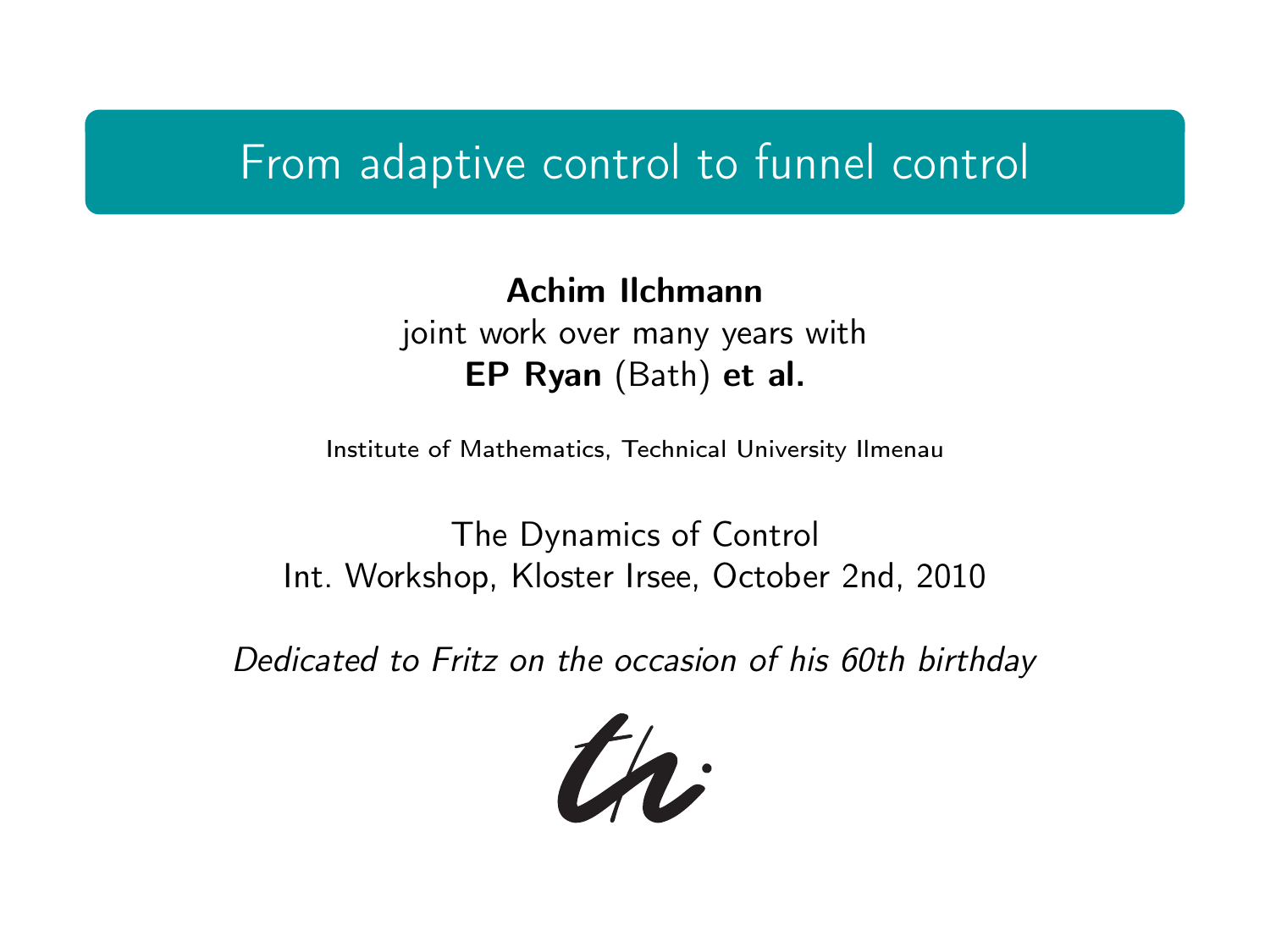$$
y(s) = \frac{p(s)}{q(s)} u(s) \qquad p, q \in \mathbb{R}[s] \text{ s.t. } \quad \text{rdeg } \frac{p(s)}{q(s)} := \text{deg } q - \text{deg } p \geq 1,
$$

Euclidean algorithm yields, for some  $a, b \in \mathbb{R}[s]$ 

$$
q(s) = a(s) p(s) + b(s), \qquad \deg b < \deg p, \qquad \deg a(s) = \mathrm{rdeg} \frac{p(s)}{q(s)}
$$

and hence



Achim Ilchmann joint work over many years with EP Ryan (Bath) et al. **Institute of Mathematics, Technical University Ilmenau** 

th: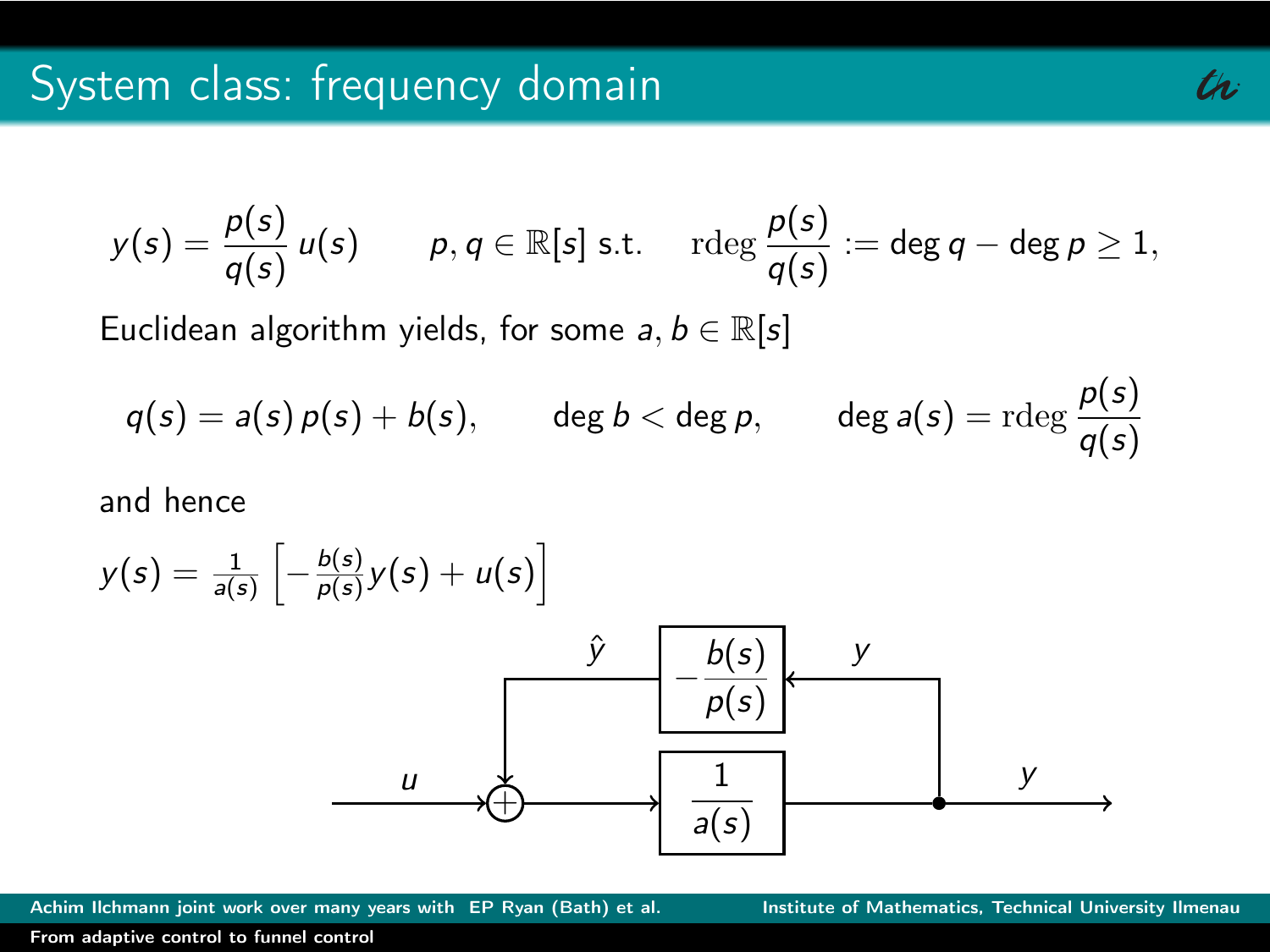$$
\mathcal{U} \cdot
$$

$$
\begin{array}{|l|}\n\dot{x}(t) = A x(t) + B u(t) \\
y(t) = C x(t),\n\end{array}\n\qquad\n\begin{array}{c}\nA \in \mathbb{R}^{n \times n} \\
B, C^{\top} \in \mathbb{R}^{n \times m}\n\end{array}
$$

Then

$$
G(s) = C(sI - A)^{-1}B = CB s^{-1} + CAB s^{-2} + ... + CA^{\rho-1}Bs^{-\rho} + ...
$$

We assume existence of a strict relative degree, i.e.

$$
\rho = \operatorname{srdeg} G(s) = \sup \left\{ k \in \mathbb{Z} \, \middle| \, \lim_{s \to \infty} s^k \, G(s) \in \mathbf{Gl}_m(\mathbb{R}) \right\}
$$

⇐⇒

$$
CAiB = 0 \text{ for } i = 0, ..., \rho - 2 \quad \wedge \quad CA^{\rho - 1}B \in Gl_m(\mathbb{R})
$$

Achim Ilchmann joint work over many years with EP Ryan (Bath) et al. Institute of Mathematics, Technical University Ilmenau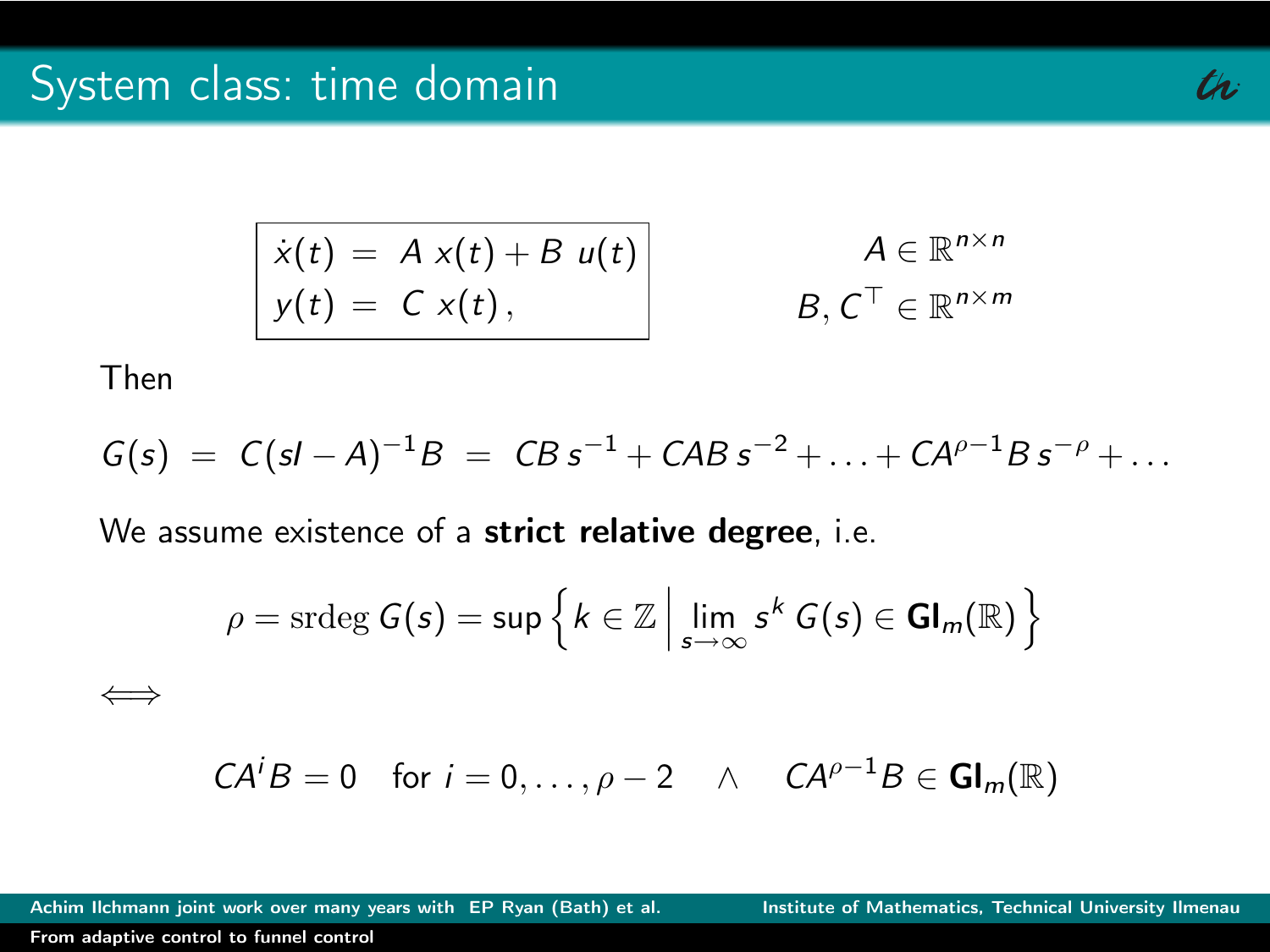## Byrnes-Isidori form

$$
\dot{x}(t) = A x(t) + B u(t)
$$
  
\n
$$
y(t) = C x(t)
$$
 
$$
\text{stdeg } C(sI - A)^{-1}B = \rho
$$

$$
\implies \quad \exists \ \mathcal{T} \in \mathsf{GI}_n(\mathbb{R}) \ : \ \mathcal{T} \times \mathbb{I} \left( \mathsf{y}(t)^{\top}, \ldots, (\mathsf{y}^{(\rho-1)}(t))^{\top}, \eta(t)^{\top} \right)^{\top}
$$



Achim Ilchmann joint work over many years with EP Ryan (Bath) et al. **Institute of Mathematics, Technical University Ilmenau** 

tr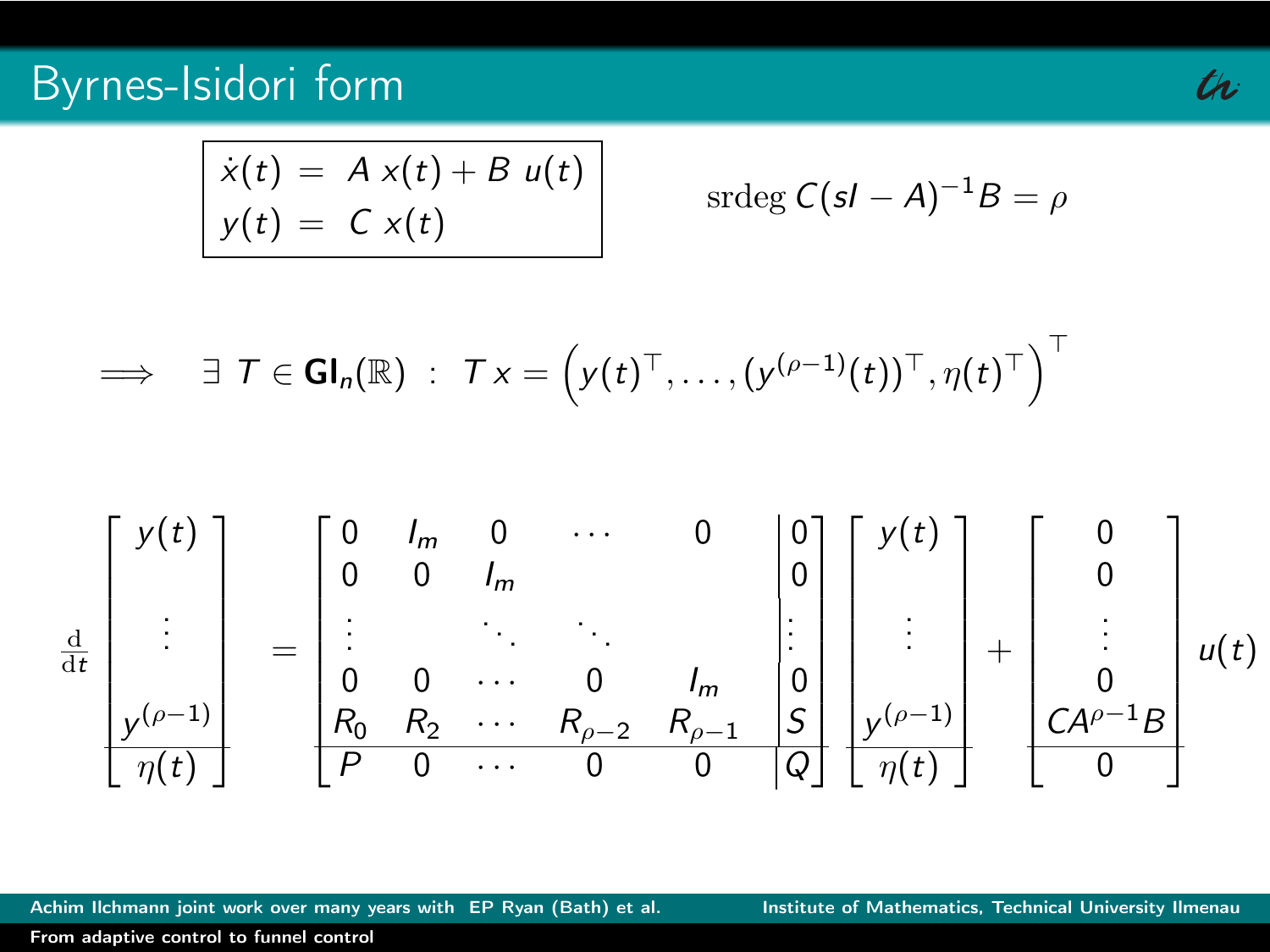

Achim Ilchmann joint work over many years with EP Ryan (Bath) et al. **Institute of Mathematics, Technical University Ilmenau** 

tr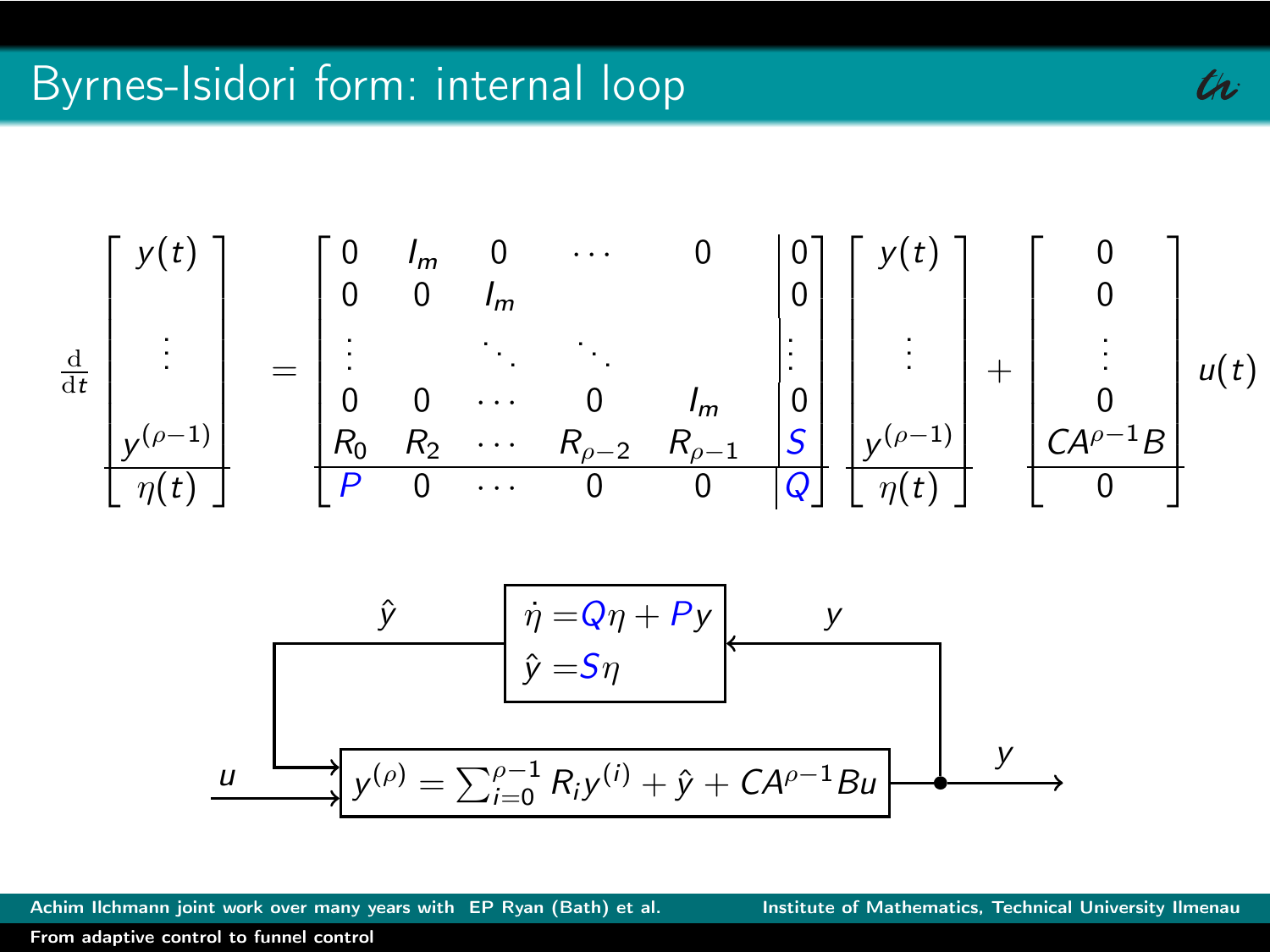$y(s) = \frac{p(s)}{q(s)} u(s)$  is **minimum phase** : $\Leftrightarrow$   $p(s)$  is Hurwitz.

Achim Ilchmann joint work over many years with EP Ryan (Bath) et al. **Institute of Mathematics, Technical University Ilmenau**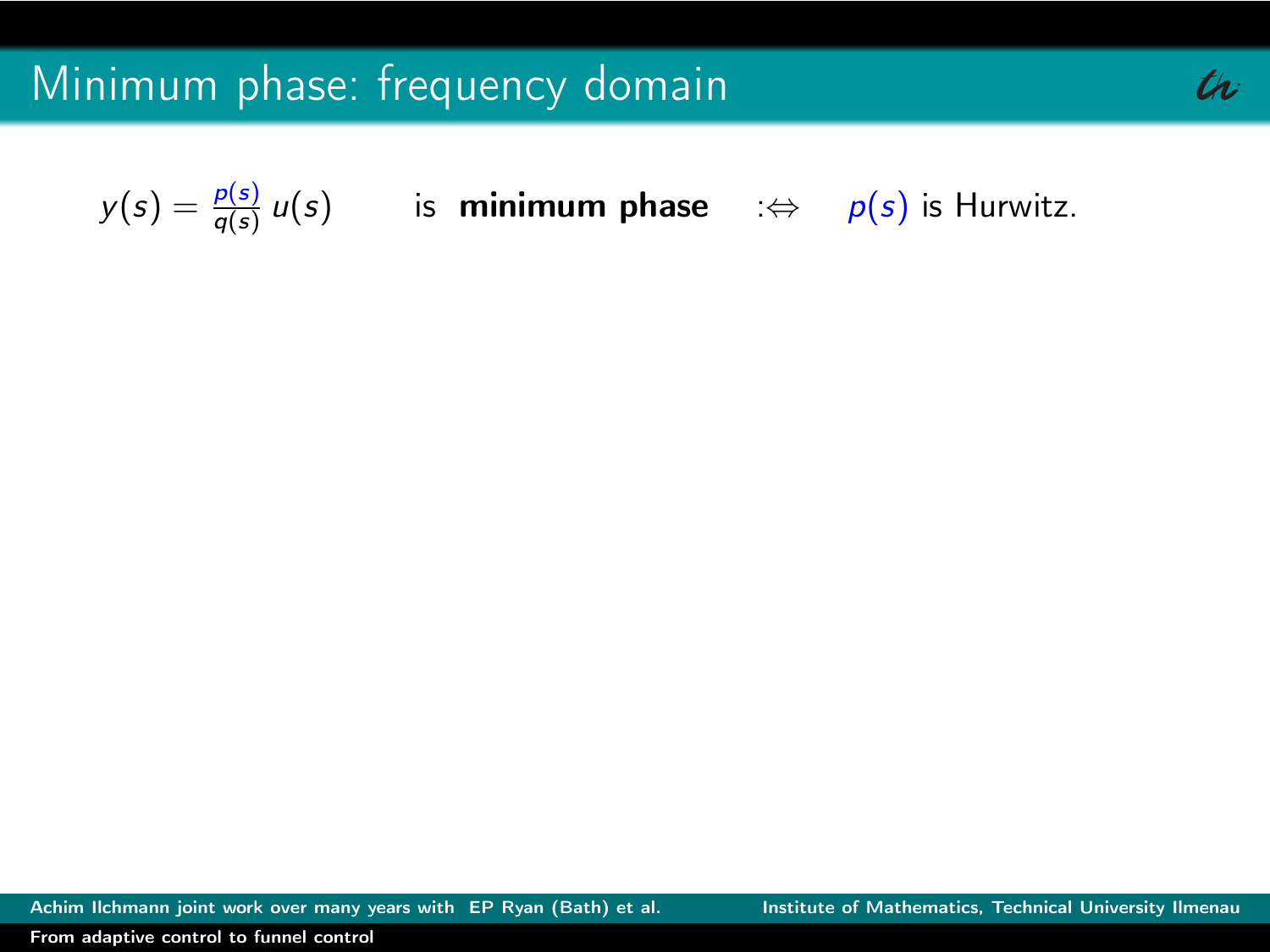$y(s) = \frac{p(s)}{q(s)} u(s)$  is **minimum phase** : $\Leftrightarrow$   $p(s)$  is Hurwitz.

$$
y(s) = \frac{1}{a(s)} \left[ -\frac{b(s)}{p(s)} y(s) + u(s) \right]
$$



Achim Ilchmann joint work over many years with EP Ryan (Bath) et al. **Institute of Mathematics, Technical University Ilmenau**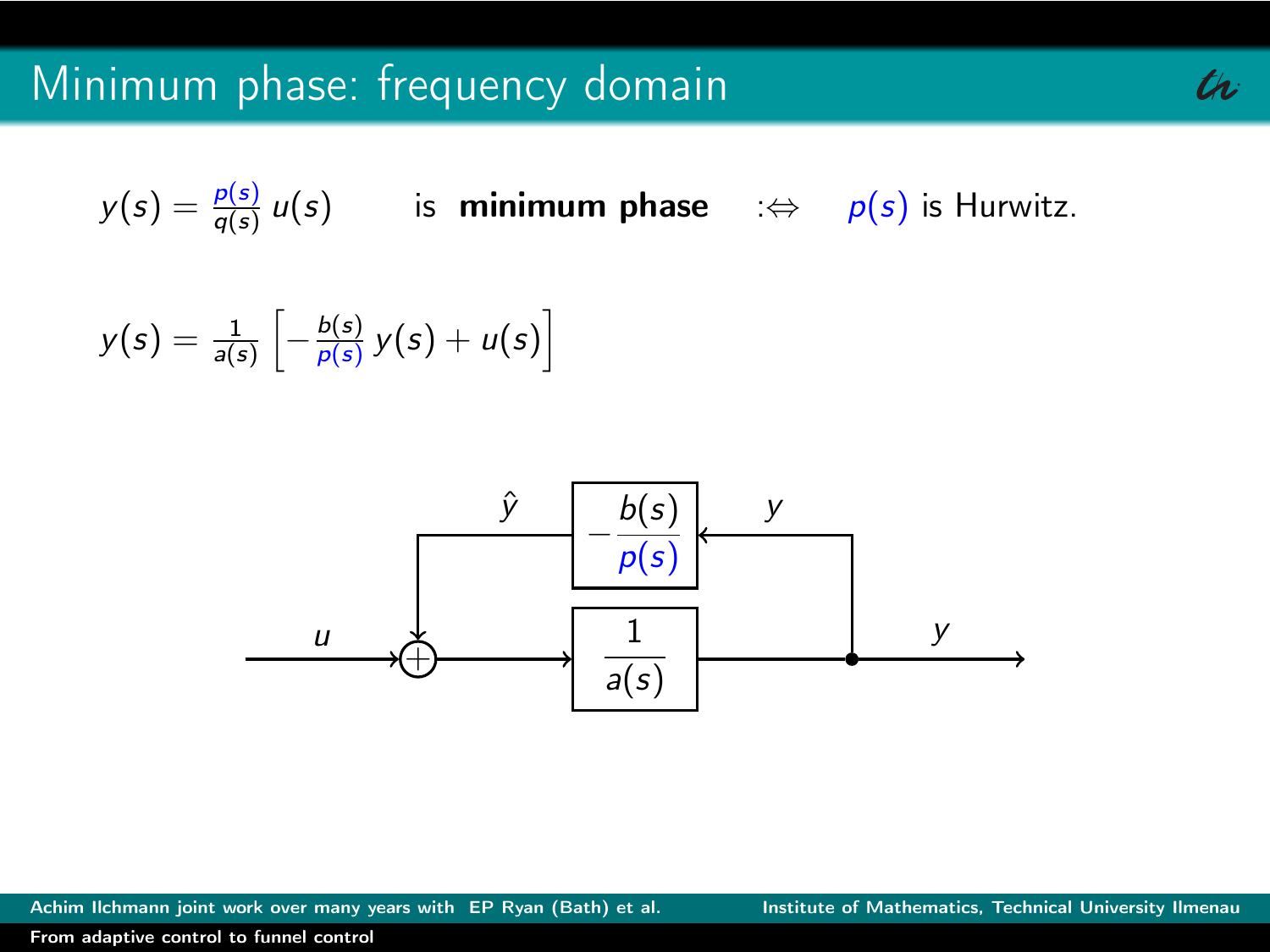$$
\ell\!\!\!\nu
$$

$$
\dot{x}(t) = A x(t) + B u(t) \qquad \text{strict rel. degree } \rho \ge 1
$$
  

$$
y(t) = C x(t)
$$

 $ZD_{(A,B,C)} := \{(x, u, y) | (x, u, y) \text{ solves } (A, B, C) \text{ and } y \equiv 0 \}$ 

is **asymptotically stable**  $\Rightarrow$   $(x(t), u(t)) \rightarrow 0$ .

$$
\hat{y} \qquad \hat{\eta} = Q\eta + Py
$$
\n
$$
\hat{y} = S\eta
$$
\n
$$
y
$$
\n
$$
y
$$
\n
$$
y
$$
\n
$$
y(\rho) = \sum_{i=0}^{\rho-1} R_i y^{(i)} + \hat{y} + CA^{\rho-1}Bu
$$
\n
$$
y
$$

**Proposition:**  $ZD_{(A,B,C)}$  is asymp. stable  $\iff \sigma(Q) \subset \mathbb{C}_-$ 

Achim Ilchmann joint work over many years with EP Ryan (Bath) et al. **Institute of Mathematics, Technical University Ilmenau**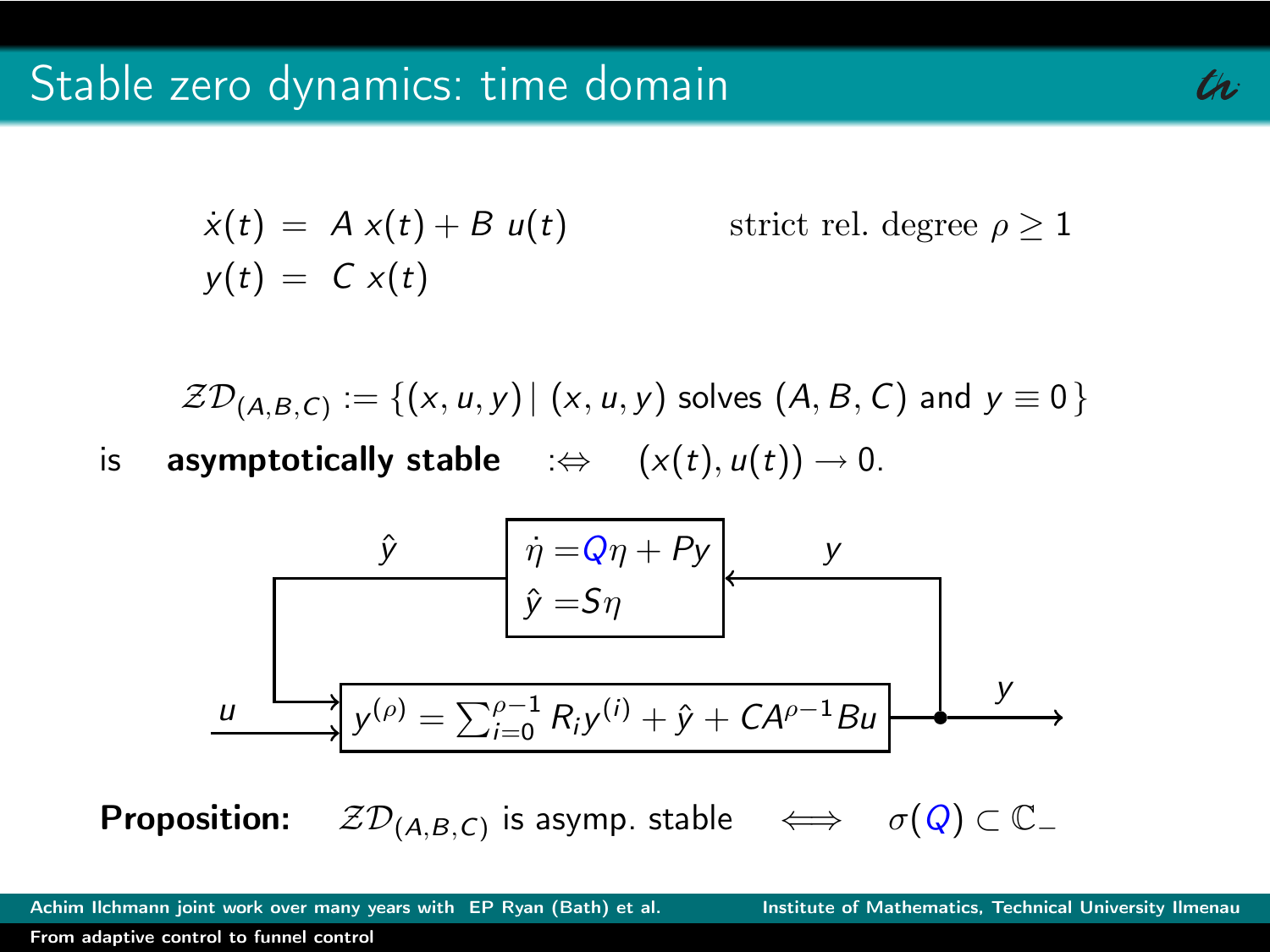

Suppose:  $y(s) = \frac{p(s)}{q(s)} u(s)$  is **minimum phase**, i.e.  $p(s)$  is Hurwitz,

relative degree one, i.e.  $q(s) = (a_1s - a_0) p(s) + b(s)$ .

Then  $u(s) = -ky(s) + w(s)$  yields an asymptotically stable system

$$
y(s) = \frac{p(s)}{((a_1s - a_0) + k)p(s) + b(s)} w(s)
$$

Achim Ilchmann joint work over many years with EP Ryan (Bath) et al. Institute of Mathematics, Technical University Ilmenau

th: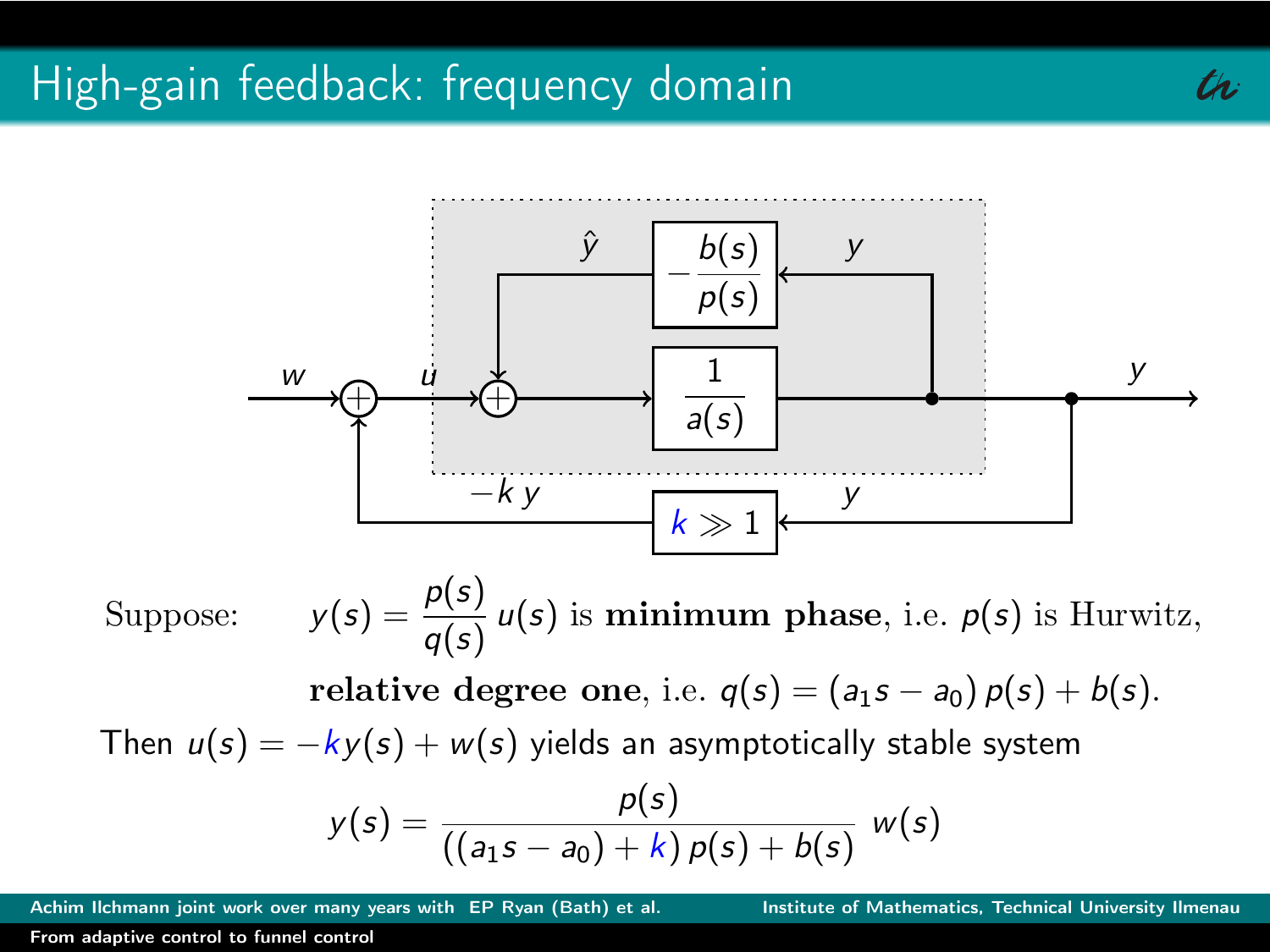$$
\begin{array}{rcl}\n\dot{x}(t) &=& A x(t) + B u(t) \\
y(t) &=& C x(t)\n\end{array}
$$

asymp. stable zero dynamics:  $\sigma(Q) \subset \overline{\mathbb{C}}_-\$ "pos." high-freq. gain  $\sigma(CB) \subset \mathbb{C}_+$  ( $\Rightarrow$  srdeg 1)

High-gain feedback

$$
u(t) = -k y(t), \qquad k \gg 1
$$

yields an exponentially stable closed-loop system

$$
\frac{d}{dt}\begin{bmatrix}y(t)\\ \eta(t)\end{bmatrix}=\begin{bmatrix}R_0 & S\\ P & Q\end{bmatrix}\begin{bmatrix}y(t)\\ \eta(t)\end{bmatrix}+\begin{bmatrix}CB\\ 0\end{bmatrix}u(t)=\begin{bmatrix}R_0-k\ CB & S\\ P & Q\end{bmatrix}\begin{bmatrix}y(t)\\ \eta(t)\end{bmatrix}
$$

Achim Ilchmann joint work over many years with EP Ryan (Bath) et al. **Institute of Mathematics, Technical University Ilmenau**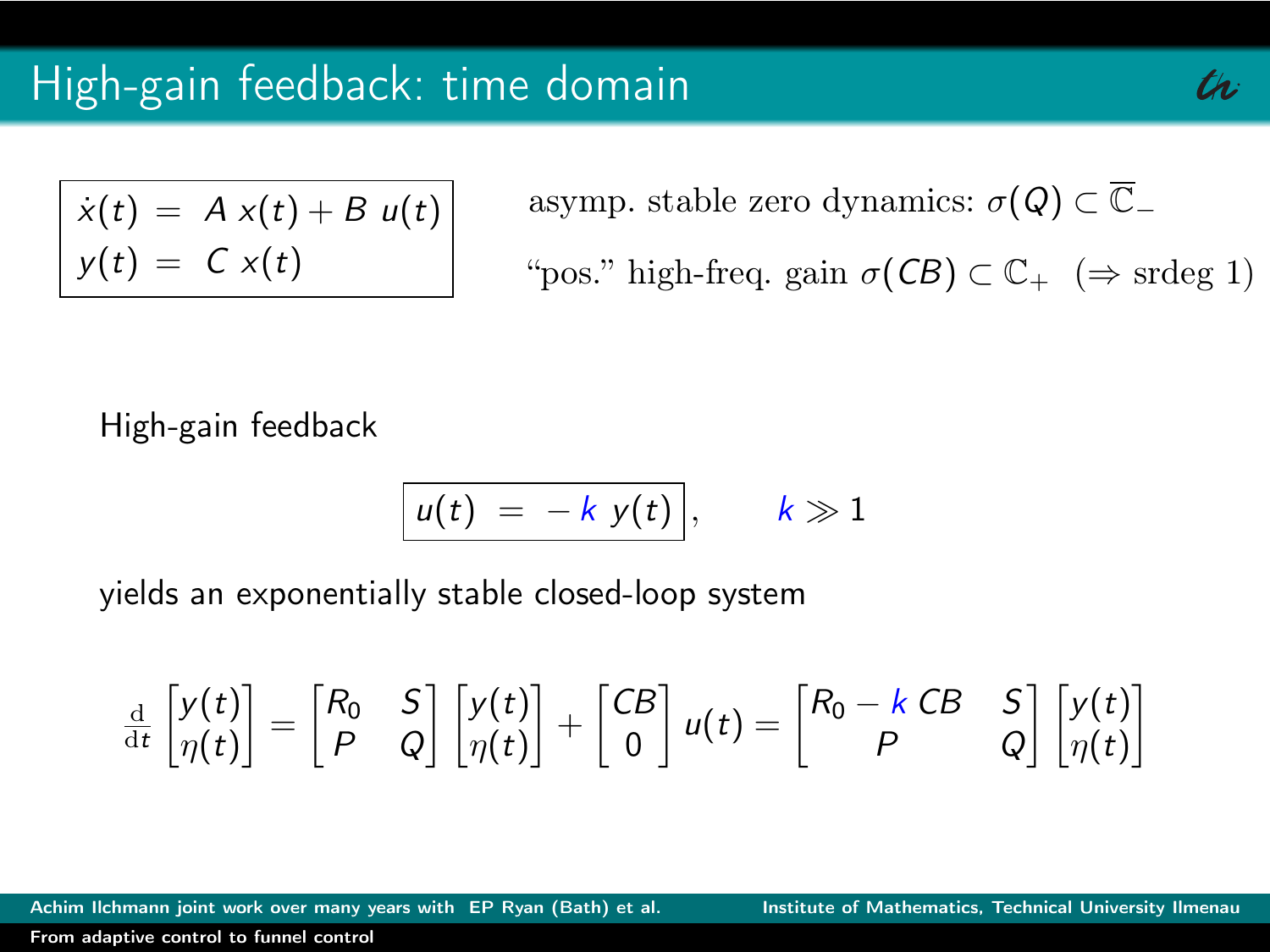$$
\begin{vmatrix} u(t) = -k(t) y(t) \\ k(t) = ||y(t)||^2 \end{vmatrix} \qquad \frac{\mathrm{d}}{\mathrm{d}t} \begin{pmatrix} y(t) \\ \eta(t) \end{pmatrix} = \begin{bmatrix} R_0 - k(t) CB & S \\ P & Q \end{bmatrix} \begin{pmatrix} y(t) \\ \eta(t) \end{pmatrix}
$$



$$
k(0) = k^0 \in \mathbb{R}, \ \ x(0) = x^0 \in \mathbb{R}^n \implies k(\cdot) \in L^{\infty} \ \land \ x(\cdot) \in L^{\infty} \ \land \ y(t) \to 0.
$$

Achim Ilchmann joint work over many years with EP Ryan (Bath) et al. **Institute of Mathematics, Technical University Ilmenau** 

tr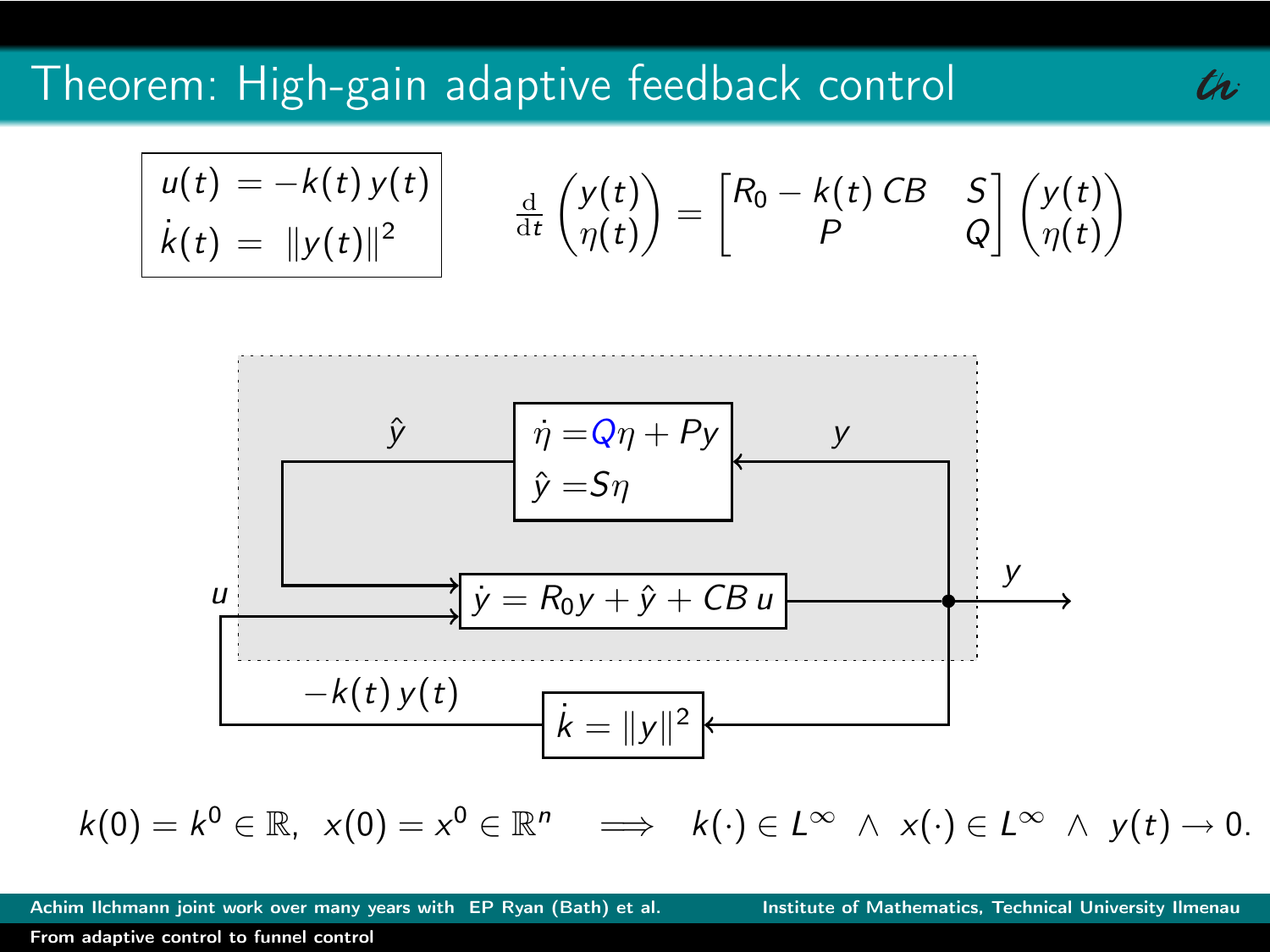$$
\begin{array}{ll}\n u(t) = -k(t) y(t) \\
 \dot{k}(t) = \|y(t)\|^2\n \end{array}\n \qquad\n \frac{\mathrm{d}}{\mathrm{d}t}\n \begin{pmatrix}\n y(t) \\
 \eta(t)\n \end{pmatrix}\n =\n \begin{bmatrix}\n R_0 - k(t) \, CB & S \\
 P & Q\n \end{bmatrix}\n \begin{pmatrix}\n y(t) \\
 \eta(t)\n \end{pmatrix}
$$

 $k(0) = k^0 \in \mathbb{R}, \ \ x(0) = x^0 \in \mathbb{R}^n \implies k(\cdot) \in L^{\infty} \land x(\cdot) \in L^{\infty} \land y(t) \to 0.$ 

### Drawbacks:

\n- \n
$$
k(t) \nearrow k^{\infty} \in \mathbb{R}
$$
\n*but*\n $k^{\infty} \gg 1$ \n
\n- \n $e(t) = y(t) - y_{\text{ref}}(t) \implies$ \n*internal model required*\n
\n- \n $k(t) = \|y(t) + n(t)\|, \quad n(\cdot) \text{ 'noise' } \implies k(t) \nearrow \infty$ \n
\n- \n $y(t) = \varepsilon + u(t) \implies k(t) \nearrow \infty \land y(t) \to 0$ \n
\n- \n $y(t) \to 0 \implies$ \n*but no transient behaviour*\n
\n

Achim Ilchmann joint work over many years with EP Ryan (Bath) et al. **Institute of Mathematics, Technical University Ilmenau** 

th: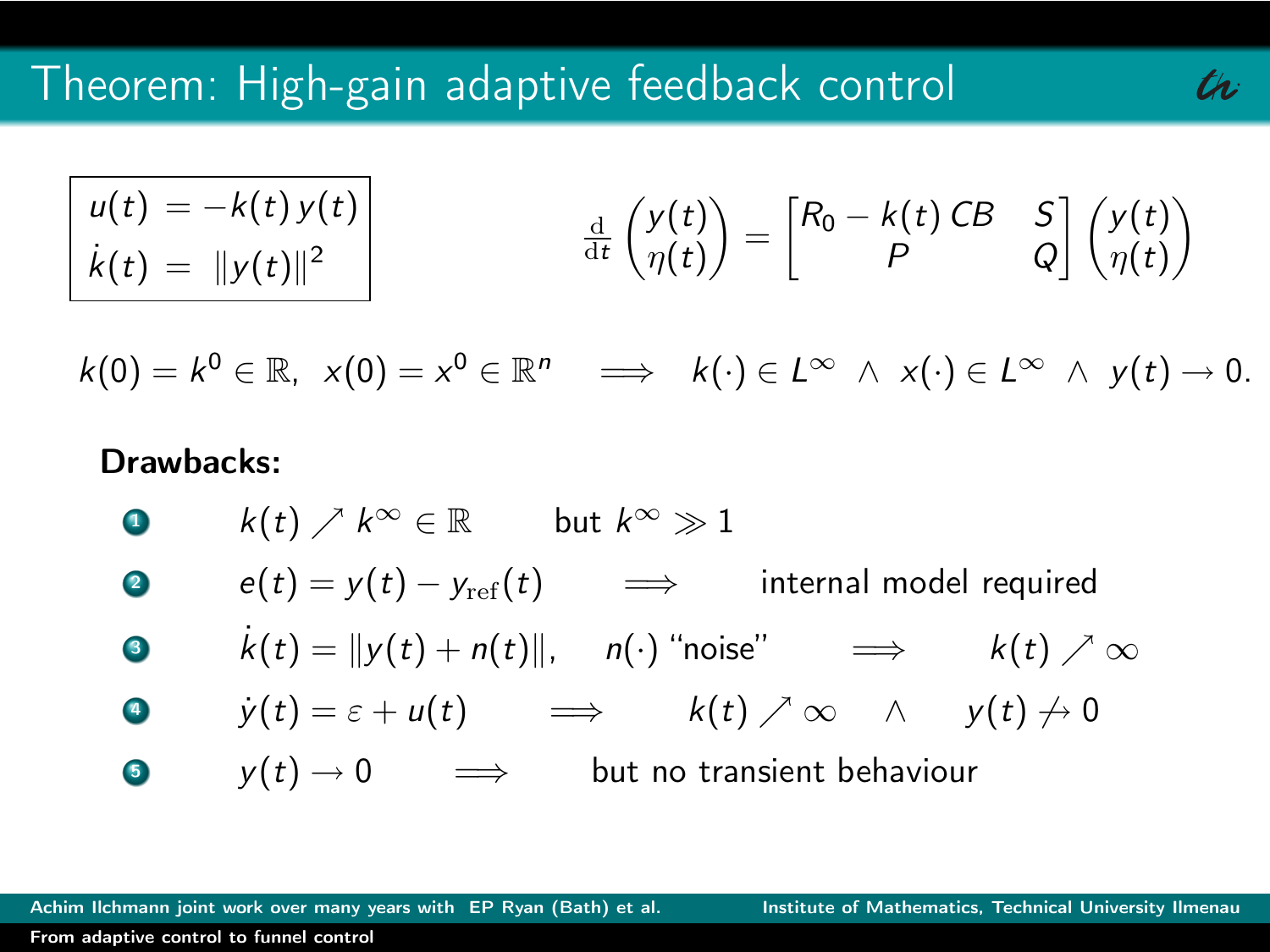## Funnel: Control objective



Achim Ilchmann joint work over many years with EP Ryan (Bath) et al. **Institute of Mathematics, Technical University Ilmenau** 

tr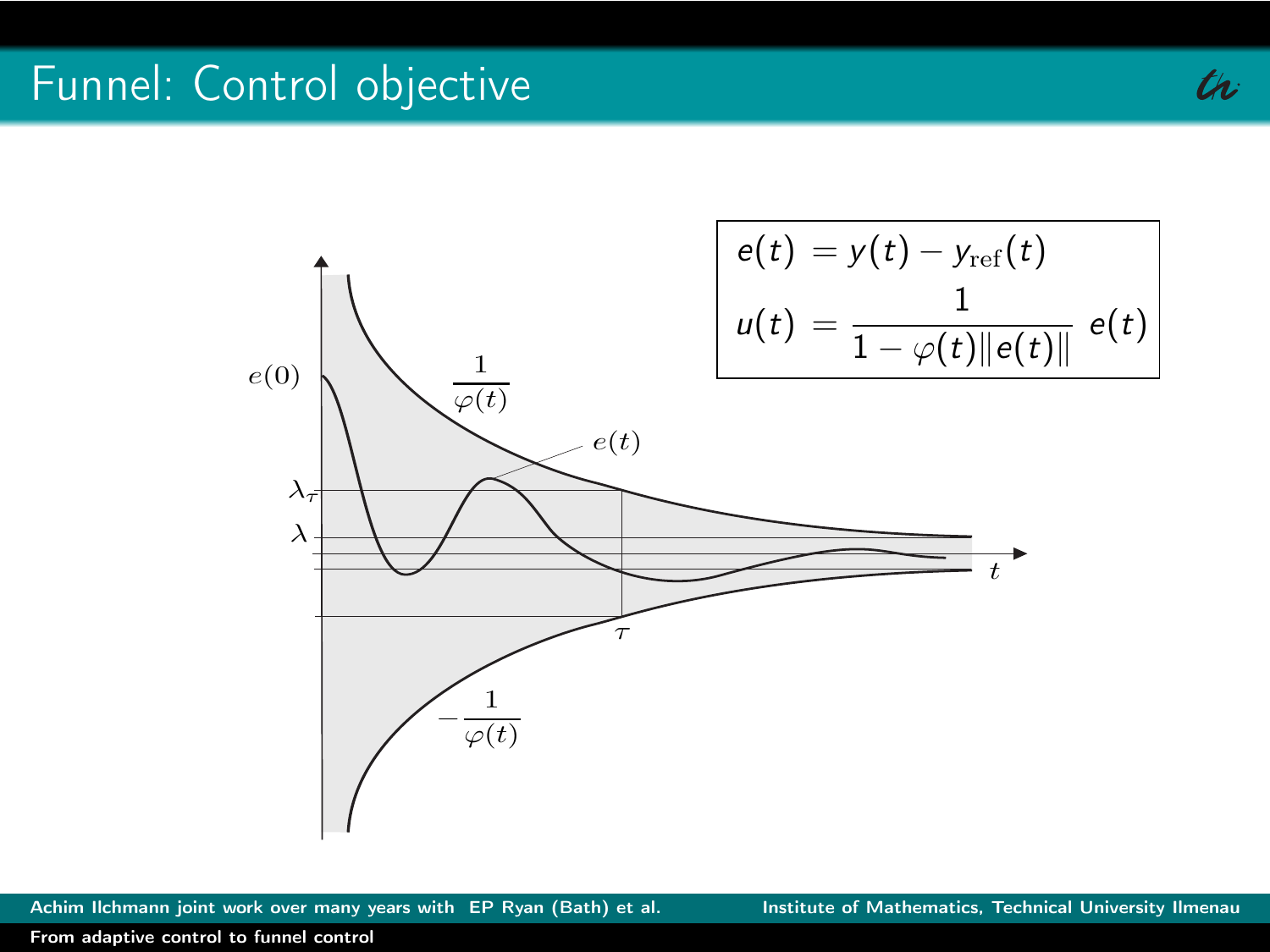# Funnel control: Theorem (linear case)



Achim Ilchmann joint work over many years with EP Ryan (Bath) et al. Institute of Mathematics, Technical University Ilmenau

tr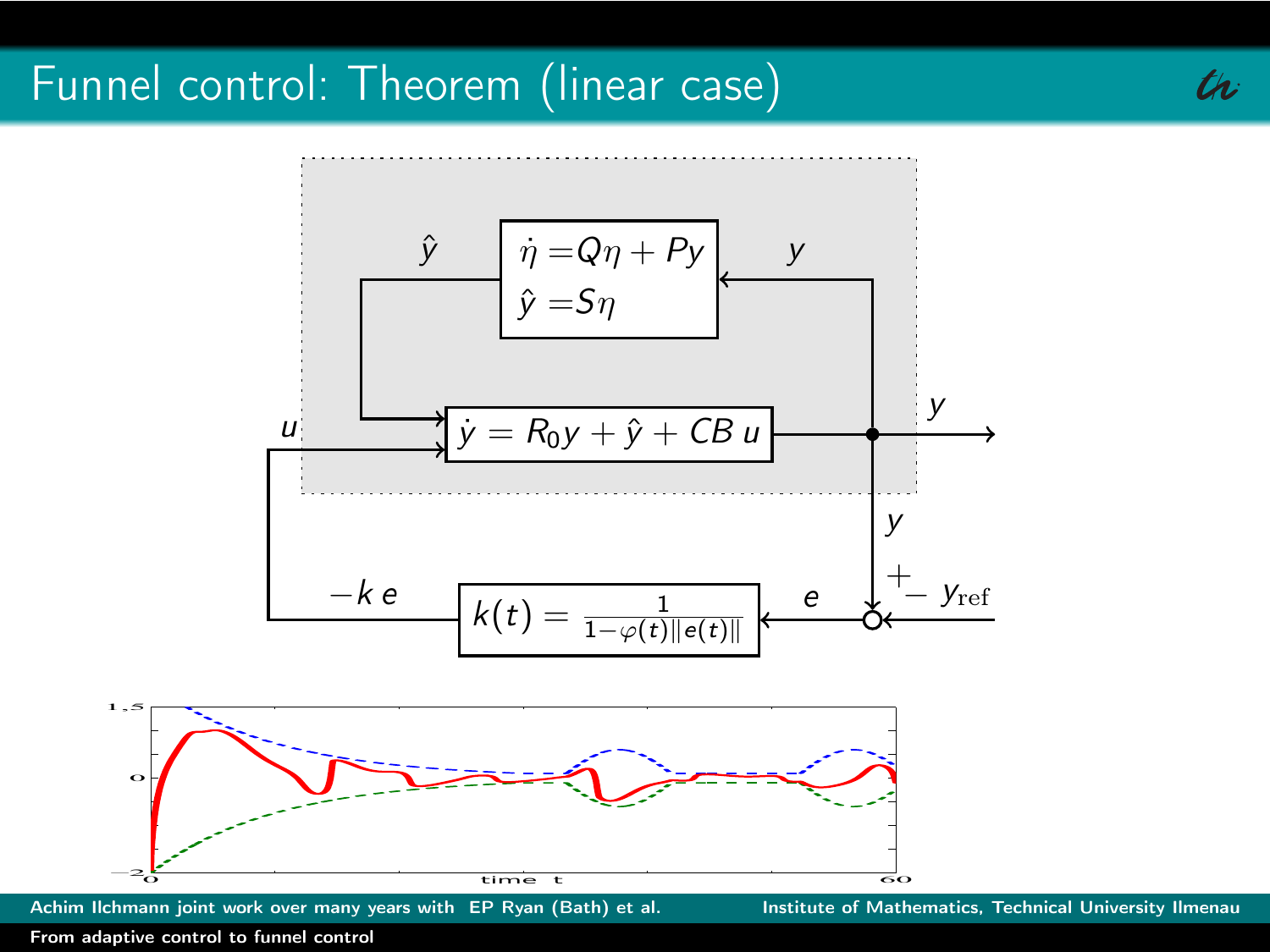### Funnel control: Theorem (nonlinear case)



Achim Ilchmann joint work over many years with EP Ryan (Bath) et al. **Institute of Mathematics, Technical University Ilmenau** 

tr